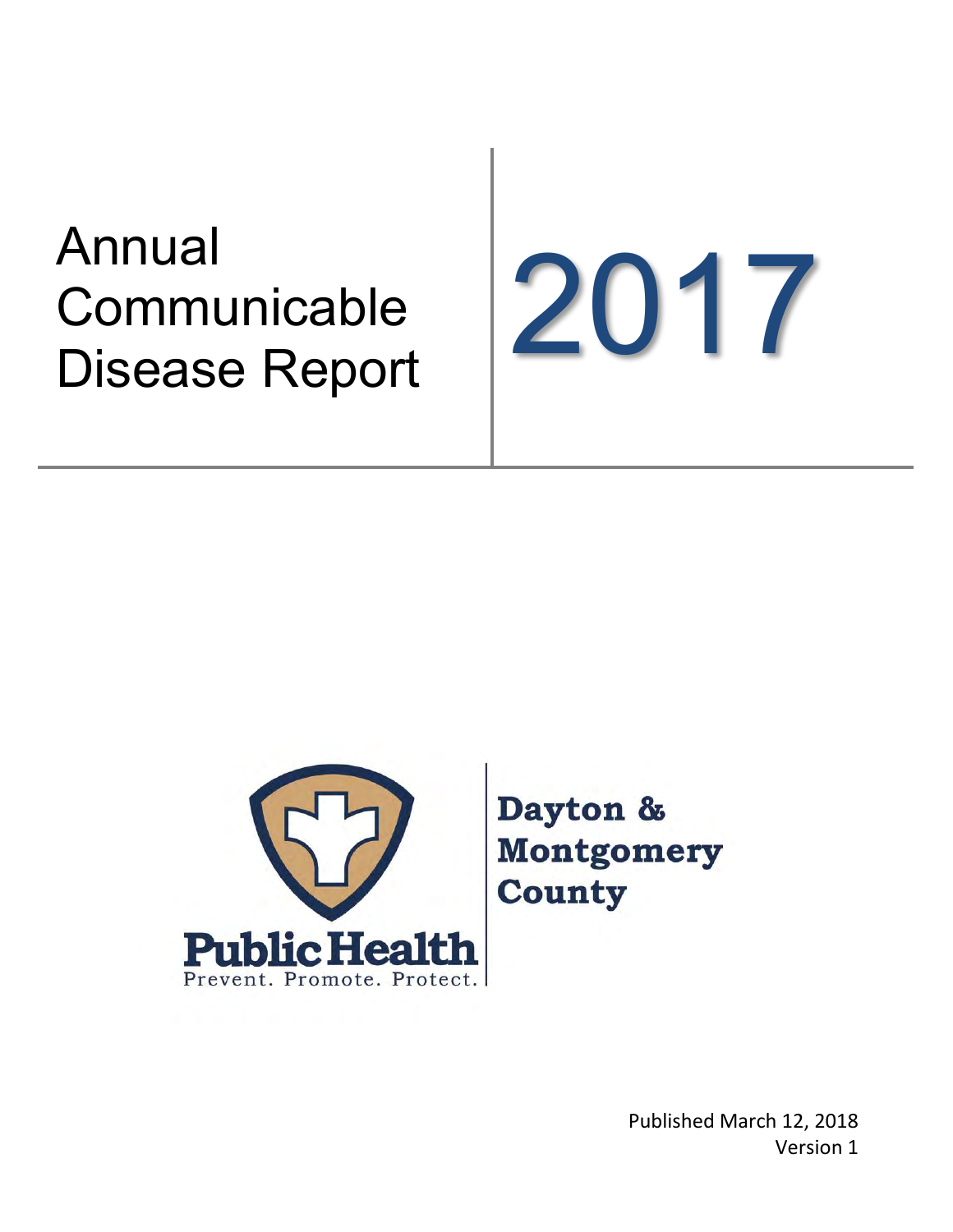Prepared by:

Public Health - Dayton & Montgomery County

Planning & Preparedness Section Melissa A. Vining, BSN, RN Caren Stevens, RN

Epidemiology Section Dawn L. Ebron, MS, MPH, CPH Sara J. Paton, PhD, CPH Kyle Wallace, MPH, CPH

For comments and information requests:

Public Health - Dayton & Montgomery County Planning & Preparedness Section 117 South Main Street Dayton, Ohio 45422-1280

Phone: (937) 225-4508

Email: comdisease@phdmc.org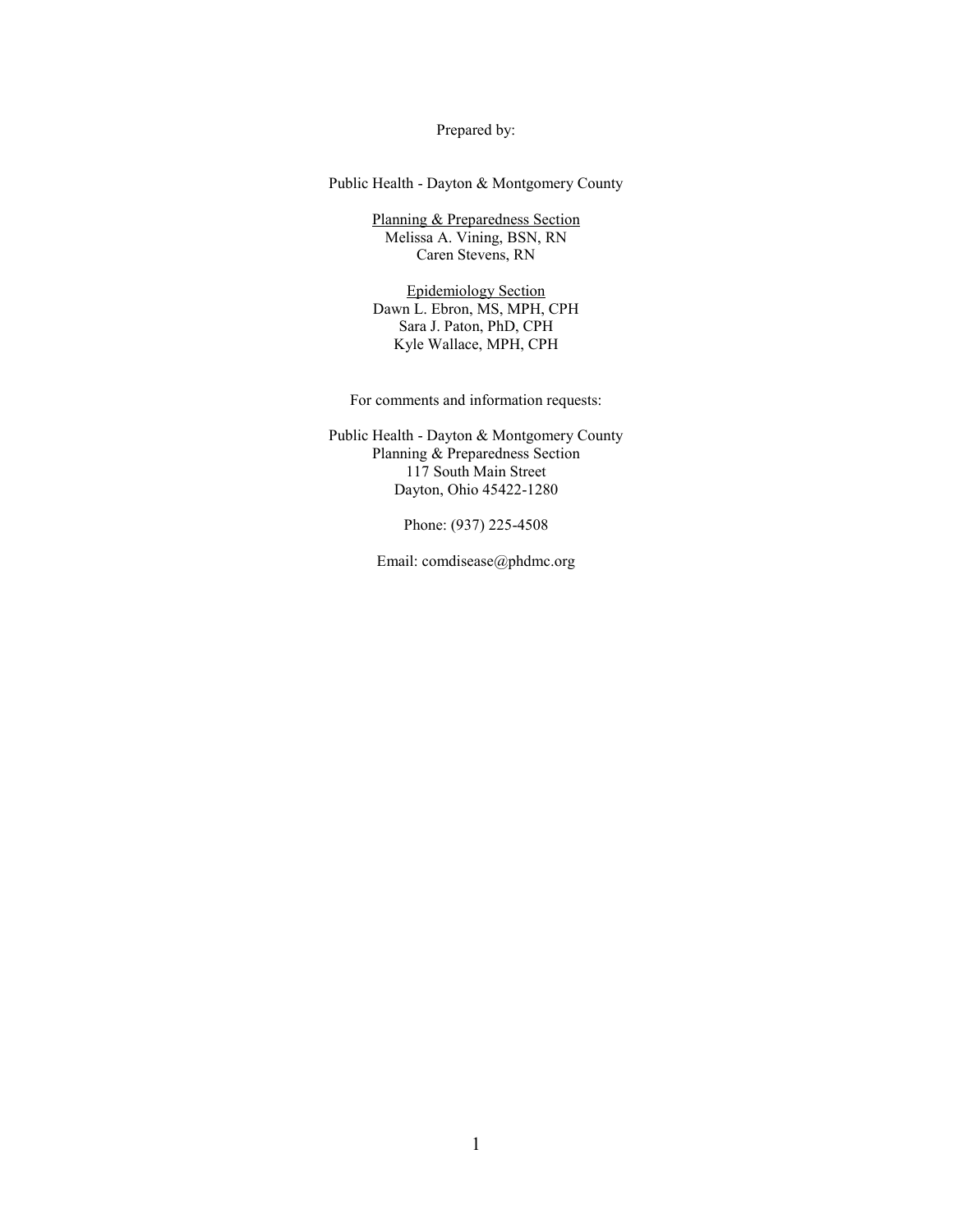# **Table of Contents**

| Demographics of Sexually Transmitted Diseases 11 |
|--------------------------------------------------|
|                                                  |
|                                                  |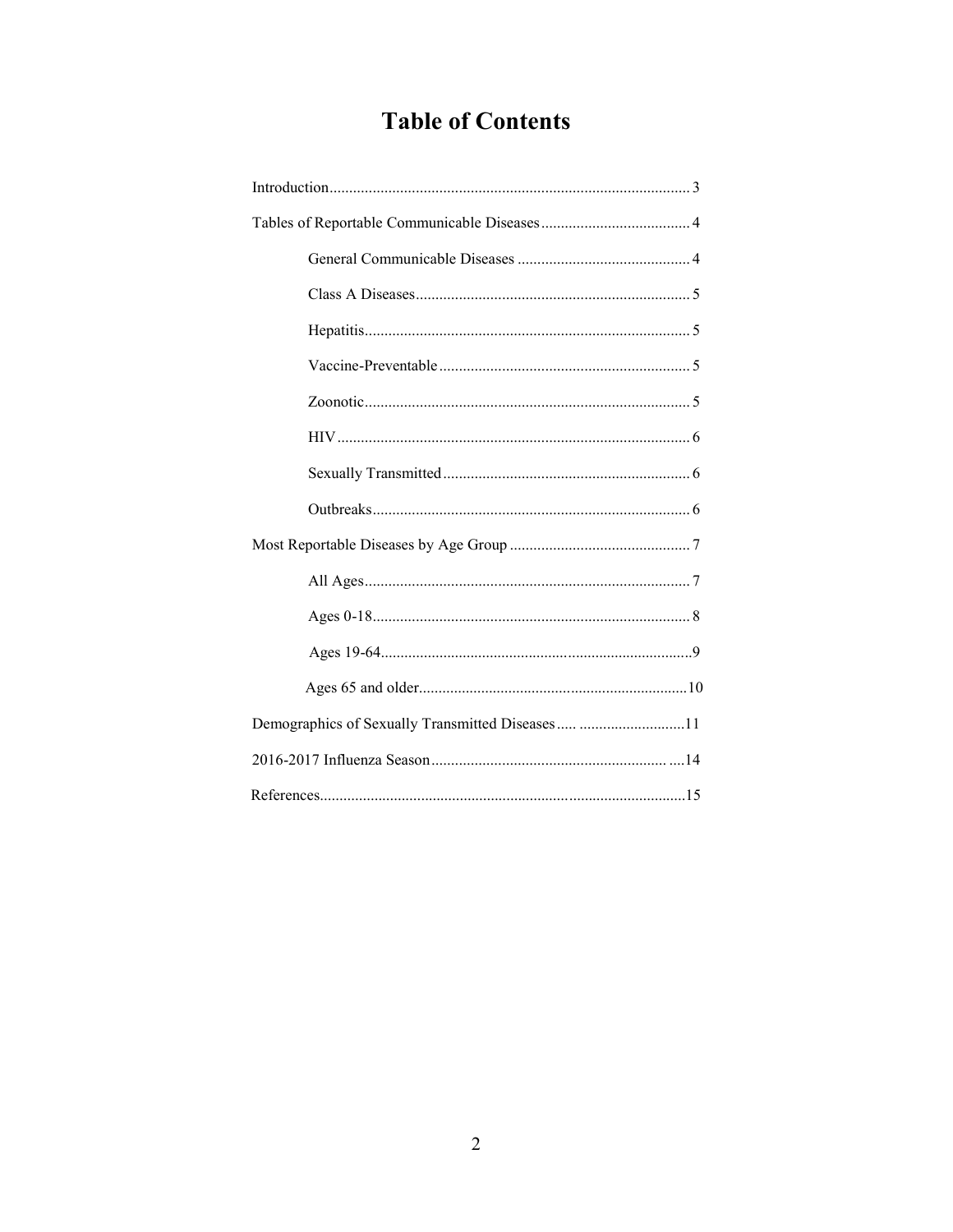#### **Introduction**

The 2017 Annual Communicable Disease Report presents a five-year (2013-2017) overview of the incidence and rates of confirmed reportable diseases that occurred in Montgomery County. Also included in this report are the top reportable diseases for Montgomery County by age group, demographic characteristics of sexually-transmitted disease cases reported in 2017, and a summary of the 2016- 2017 influenza season.

Information pertaining to prevention, control, and reporting of suspected or confirmed cases of any communicable disease can be found in the Infectious Disease Control Manual (IDCM) published by the Ohio Department of Health. The IDCM is based on Ohio Administrative Code (OAC) Chapter 3701-3. The OAC designates which diseases are to be reported to the local health department and the time frame in which this must occur.

Data for this report were gathered from the Ohio Disease Reporting System (ODRS).

The 2017 Annual Infectious Disease Report was prepared by Public Health - Dayton & Montgomery County's Planning & Preparedness and Epidemiology sections.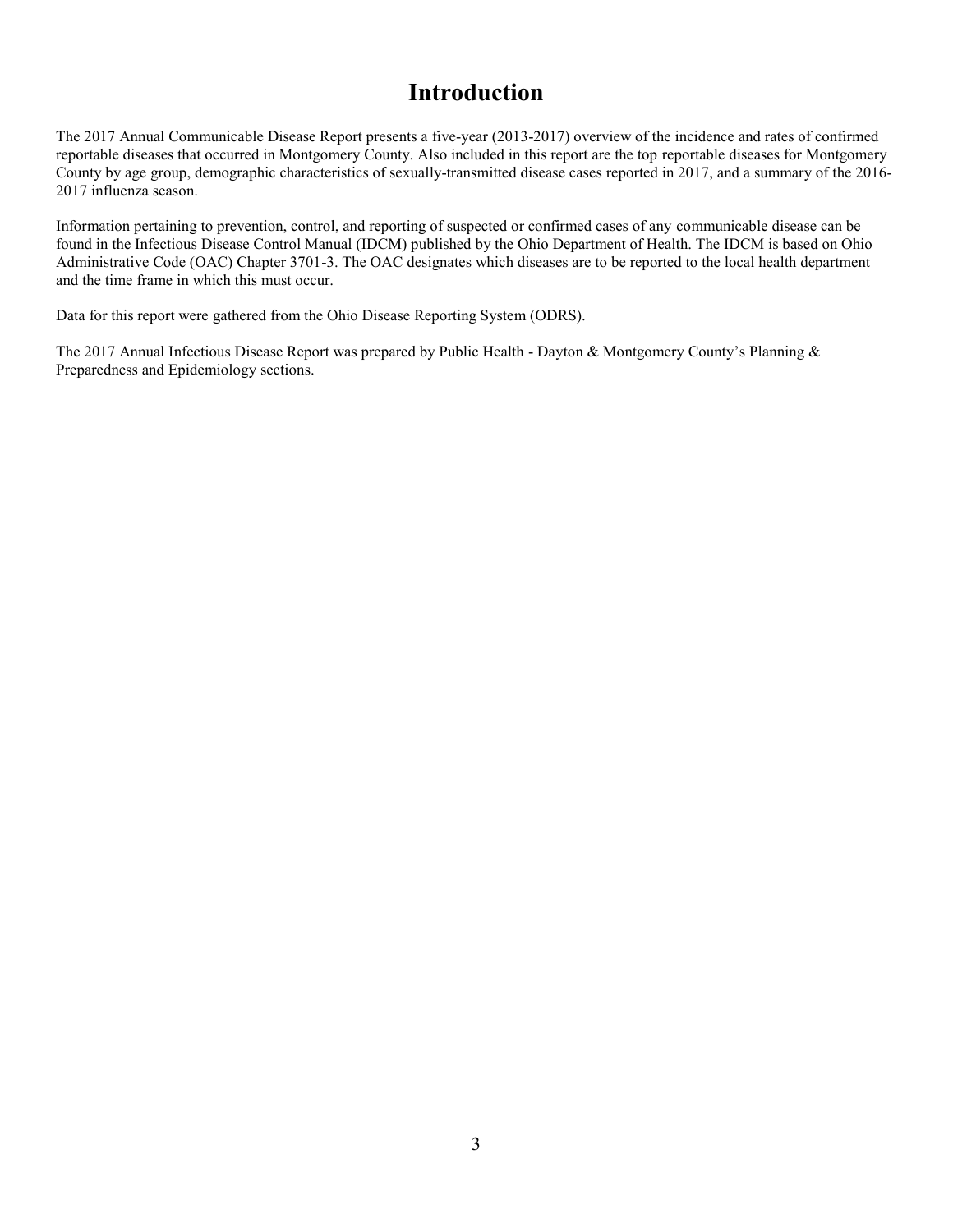# **Reportable Communicable Diseases Montgomery County, 2013-2017**

| <b>GENERAL INFECTIOUS DISEASES</b>                                                                    | 2013                     |                          |                          | 2014                     |                          | 2015                     |                          | 2016                     |                          | 2017                     |
|-------------------------------------------------------------------------------------------------------|--------------------------|--------------------------|--------------------------|--------------------------|--------------------------|--------------------------|--------------------------|--------------------------|--------------------------|--------------------------|
|                                                                                                       | $\sharp$                 | Rate                     | $\#$                     | Rate                     | $\sharp$                 | Rate                     | $\#$                     | Rate                     | $\sharp$                 | Rate                     |
| Botulism, infant*                                                                                     | $\frac{1}{2}$            | $\overline{\phantom{a}}$ | $\overline{\phantom{a}}$ | $\overline{a}$           | $\mathbf{1}$             | 15.2                     | $\blacksquare$           | $\overline{\phantom{a}}$ | $\overline{\phantom{a}}$ |                          |
| Campylobacteriosis                                                                                    | 29                       | 5.4                      | 24                       | 4.5                      | 28                       | 5.2                      | 32                       | 6.0                      | 18                       | 3.4                      |
| Coccidioidomycosis                                                                                    | $\overline{\phantom{a}}$ | $\overline{\phantom{a}}$ | $\overline{\phantom{a}}$ | $\overline{\phantom{a}}$ | $\equiv$                 | $\blacksquare$           | $\blacksquare$           | $\overline{\phantom{a}}$ | $\overline{\phantom{a}}$ |                          |
| Cryptosporidiosis                                                                                     | $\mathbf{1}$             | 0.2                      | $\overline{\phantom{a}}$ |                          | $\overline{7}$           | 1.3                      | 31                       | 5.8                      | 18                       | 3.4                      |
| Cytomegalovirus (CMV),<br>congenital*                                                                 | 5                        | 0.9                      | <b>NA</b>                | NA                       | <b>NA</b>                | <b>NA</b>                | <b>NA</b>                | <b>NA</b>                | <b>NA</b>                | <b>NA</b>                |
| E. coli 0157:H7 and other<br>enterohemorrhagic E. coli                                                | 5                        | 0.9                      | $\overline{7}$           | 1.3                      | $\overline{\phantom{a}}$ | $\overline{\phantom{a}}$ | $\overline{\phantom{a}}$ | $\overline{\phantom{m}}$ | $\overline{\phantom{a}}$ |                          |
| Giardiasis                                                                                            | 19                       | 3.6                      | 13                       | 2.4                      | 9                        | 1.7                      | 19                       | 3.6                      | 15                       | 2.8                      |
| Haemophilus influenzae,<br>invasive                                                                   | 10                       | 1.9                      | 4                        | 0.7                      | 14                       | 2.6                      | 12                       | 2.2                      | 13                       | 2.4                      |
| Hemolytic Uremic Syndrome<br>(HUS)                                                                    | $\overline{\phantom{a}}$ | $\overline{\phantom{a}}$ | $\overline{\phantom{a}}$ | $\overline{\phantom{a}}$ |                          | $\overline{\phantom{a}}$ | $\overline{\phantom{0}}$ | $\overline{\phantom{a}}$ | 1                        | 0.2                      |
| Legionnaires' Disease                                                                                 | 31                       | 5.8                      | 32                       | 6.0                      | 51                       | 9.5                      | 26                       | 4.9                      | 24                       | 4.5                      |
| Listeriosis                                                                                           | $\mathbf{1}$             | 0.2                      | $\overline{\phantom{a}}$ | $\overline{\phantom{a}}$ | $\mathbf{1}$             | 0.2                      | $\overline{\phantom{a}}$ | $\overline{\phantom{a}}$ | $\overline{\phantom{a}}$ | $\overline{\phantom{a}}$ |
| Meningitis, aseptic                                                                                   | 40                       | 7.5                      | 33                       | $6.2$                    | 44                       | 8.2                      | 20                       | 3.7                      | 19                       | 3.6                      |
| Meningitis, bacterial                                                                                 | 11                       | 2.1                      | 11                       | 2.1                      | 9                        | 1.7                      | 9                        | 1.7                      | 13                       | 2.4                      |
| Mycobacterial Disease, other<br>than tuberculosis (MOTT)                                              | 35                       | 6.5                      | 30                       | 5.6                      | 33                       | 6.2                      | 19                       | 3.6                      | <b>NA</b>                | <b>NA</b>                |
| Salmonellosis                                                                                         | 35                       | 6.5                      | 57                       | 10.7                     | 68                       | 12.7                     | 75                       | 14.0                     | 52                       | 9.7                      |
| Shigellosis                                                                                           | 32                       | 6.0                      | 5                        | 0.9                      | 23                       | 4.3                      | 90                       | 16.8                     | 32                       | 6.0                      |
| Staphylococcus aureus, with<br>resistance or intermediate<br>resistance to vancomycin<br>(VRSA, VISA) | $\mathbf 1$              | 0.2                      | $\mathbf{1}$             | 0.2                      |                          |                          |                          |                          |                          |                          |
| Streptococcal Disease, Group A,<br>invasive                                                           | 11                       | 2.1                      | 24                       | 4.5                      | 20                       | 3.7                      | 33                       | $6.2$                    | 43                       | 8.0                      |
| Streptococcal Disease, Group B,<br>newborn*                                                           | $\overline{2}$           | 29.9                     | 3                        | 45.5                     | 4                        | 60.9                     | $\overline{2}$           | 30.9                     | 1                        | 15.5                     |
| <b>Streptococcal Toxic Shock</b><br>Syndrome (STSS)                                                   |                          | $\qquad \qquad -$        | $\overline{\phantom{a}}$ |                          |                          | $\overline{\phantom{m}}$ | $\overline{\phantom{m}}$ |                          |                          |                          |
| Streptococcus pneumoniae,<br>invasive                                                                 | 57                       | 10.7                     | 63                       | 11.8                     | 48                       | 9.0                      | 58                       | 10.8                     | 59                       | 11.0                     |
| Toxic Shock Syndrome (TSS)**                                                                          | $\overline{\phantom{a}}$ | $\overline{\phantom{a}}$ | $\blacksquare$           | $\equiv$                 | $\equiv$                 | $\pm$                    | $\blacksquare$           | $\overline{\phantom{a}}$ | $1\,$                    | 0.7                      |
| Tuberculosis                                                                                          | 11                       | 2.1                      | 10                       | 1.9                      | 6                        | $1.1\,$                  | 6                        | 1.1                      | 4                        | 0.7                      |
| <b>Typhoid Fever</b>                                                                                  | $\overline{\phantom{a}}$ | $\blacksquare$           | $\overline{\phantom{a}}$ | $\blacksquare$           | $\overline{\phantom{a}}$ | $\overline{\phantom{a}}$ | ÷                        | $\overline{\phantom{a}}$ | $\blacksquare$           | $\overline{\phantom{a}}$ |
| Vibriosis                                                                                             | $\overline{\phantom{a}}$ | $\overline{\phantom{a}}$ | $\overline{\phantom{a}}$ | $\qquad \qquad -$        | $\blacksquare$           | $\overline{\phantom{a}}$ | $\blacksquare$           | $\overline{\phantom{a}}$ | $\overline{\phantom{a}}$ | $\overline{\phantom{a}}$ |
| Yersiniosis                                                                                           | $\mathbf{1}$             | 0.2                      | $\overline{4}$           | 0.7                      | $1\,$                    | 0.2                      | $\blacksquare$           | $\overline{\phantom{a}}$ | $\mathbf{1}$             | 0.2                      |

Notes:

Rates use 2010 U.S. Census estimates and are per 100,000 Montgomery County Residents<br>\* Rate calculated using infant population under 1 year of age<sup>2</sup>

 $^{\ast\ast}$  Rate calculated for females of childbearing age (ages 10-50 years) $^2$ 

Dash (-) indicates no cases were reported for the given category

NA indicates that the disease was not reportable during the year

Data reported through February 2, 2018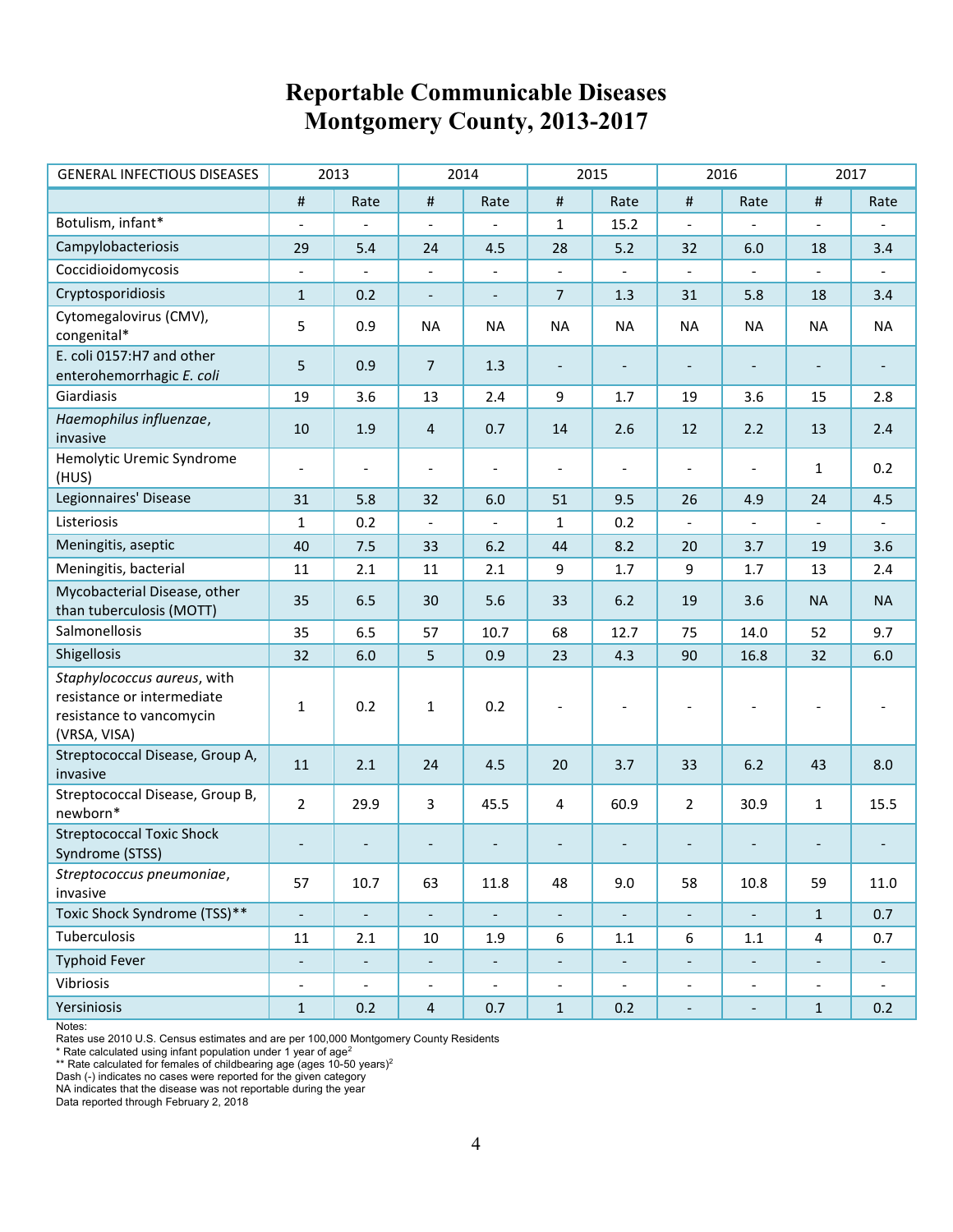| Class A               | 2013 | 2014                     | 2015                     | 2016 | 2017                     |
|-----------------------|------|--------------------------|--------------------------|------|--------------------------|
| Diphtheria            | -    |                          | $\overline{\phantom{0}}$ | -    | $\overline{\phantom{0}}$ |
| Meningococcal Disease | -    | $\overline{\phantom{a}}$ | $\overline{\phantom{a}}$ |      | $\overline{\phantom{0}}$ |

Notes:

Dash (-) indicates no cases were reported for the given category Data reported through February 2, 2018

| <b>Hepatitis</b> | 2013                     |        | 2014                     |                          | 2015                     |       | 2016                     |      | 2017                     |      |
|------------------|--------------------------|--------|--------------------------|--------------------------|--------------------------|-------|--------------------------|------|--------------------------|------|
|                  | #                        | Rate   | #                        | Rate                     | #                        | Rate  | #                        | Rate | #                        | Rate |
| Hepatitis A      | ᅩ                        | 0.2    | $\overline{\phantom{0}}$ | -                        |                          | 0.2   | $\overline{\phantom{0}}$ | -    |                          | 0.2  |
| Hepatitis B      | $\ast$                   | $\ast$ | $\ast$                   | $\ast$                   | 76                       | 14.2  | 65                       | 12.1 | 76                       | 14.2 |
| Hepatitis C      | 499                      | 93.2   | 630                      | 117.7                    | 644                      | 120.3 | 435                      | 81.3 | 493                      | 92.1 |
| Hepatitis E      | $\overline{\phantom{0}}$ | -      | $\overline{\phantom{0}}$ | $\overline{\phantom{0}}$ | $\overline{\phantom{0}}$ | -     | $\overline{\phantom{0}}$ | -    | $\overline{\phantom{a}}$ |      |

Notes:

Rates use 2010 U.S. Census estimates and are per 100,000 population.

Asterisk (\*) indicates data not available due to data errors at the state level.

Dash (-) indicates no cases were reported for the given category.

Data reported through February 2, 2018.

| Vaccine-Preventable                          | 2013                     |      | 2014                     |                          | 2015 |      | 2016 |      | 2017 |       |
|----------------------------------------------|--------------------------|------|--------------------------|--------------------------|------|------|------|------|------|-------|
|                                              | #                        | Rate | #                        | Rate                     | #    | Rate | #    | Rate | #    | Rate  |
| Influenza-associated Hospitalization         | 186                      | 34.8 | 456                      | 85.2                     | 246  | 46.0 | 249  | 46.5 | 912  | 170.4 |
| Influenza-associated Pediatric<br>Mortality* |                          | 0.8  | $\overline{\phantom{a}}$ | $\overline{a}$           |      |      |      |      |      | 0.8   |
| Mumps                                        | $\overline{\phantom{a}}$ | -    | -                        | $\overline{\phantom{0}}$ |      |      | 24   | 4.5  |      | 0.7   |
| Pertussis                                    | 185                      | 34.6 | 73                       | 13.6                     | 50   | 9.3  | 45   | 8.4  | 92   | 17.2  |
| Varicella                                    | 3                        | 0.6  |                          | 1.3                      |      | 0.9  | 3    | 0.6  | 6    | 1.1   |

Notes:

Rates use 2010 U.S. Census estimates and are per 100,000 population.<br>\*Rate calculated using population under 18 years of age<sup>2</sup>.

Dash (-) indicates no cases were reported for the given category.

NA indicates that the disease was not reportable during the year.

Data reported through February 2, 2018.

| Zoonotic                  | 2013      |                          | 2014      |           | 2015      |           | 2016 |      | 2017 |      |
|---------------------------|-----------|--------------------------|-----------|-----------|-----------|-----------|------|------|------|------|
|                           | #         | Rate                     | #         | Rate      | #         | Rate      | #    | Rate | #    | Rate |
| Lyme Disease              |           | 0.9                      | 9         | 1.7       |           | 0.7       |      | 0.9  | ာ    | 0.6  |
| Malaria                   |           | 0.6                      | 4         | 0.7       |           | 0.4       | 5    | 0.9  |      | 1.3  |
| West Nile virus infection | -         | $\overline{\phantom{a}}$ |           | -         |           | 0.2       |      | -    | -    |      |
| Zika virus infection      | <b>NA</b> | ΝA                       | <b>NA</b> | <b>NA</b> | <b>NA</b> | <b>NA</b> |      | 0.6  | -    |      |

Notes:

Rates use 2010 U.S. Census estimates and are per 100,000 population.

Dash (-) indicates no cases were reported for the given category.

Data reported through February 2, 2018.

NA indicates that the disease was not reportable during the year.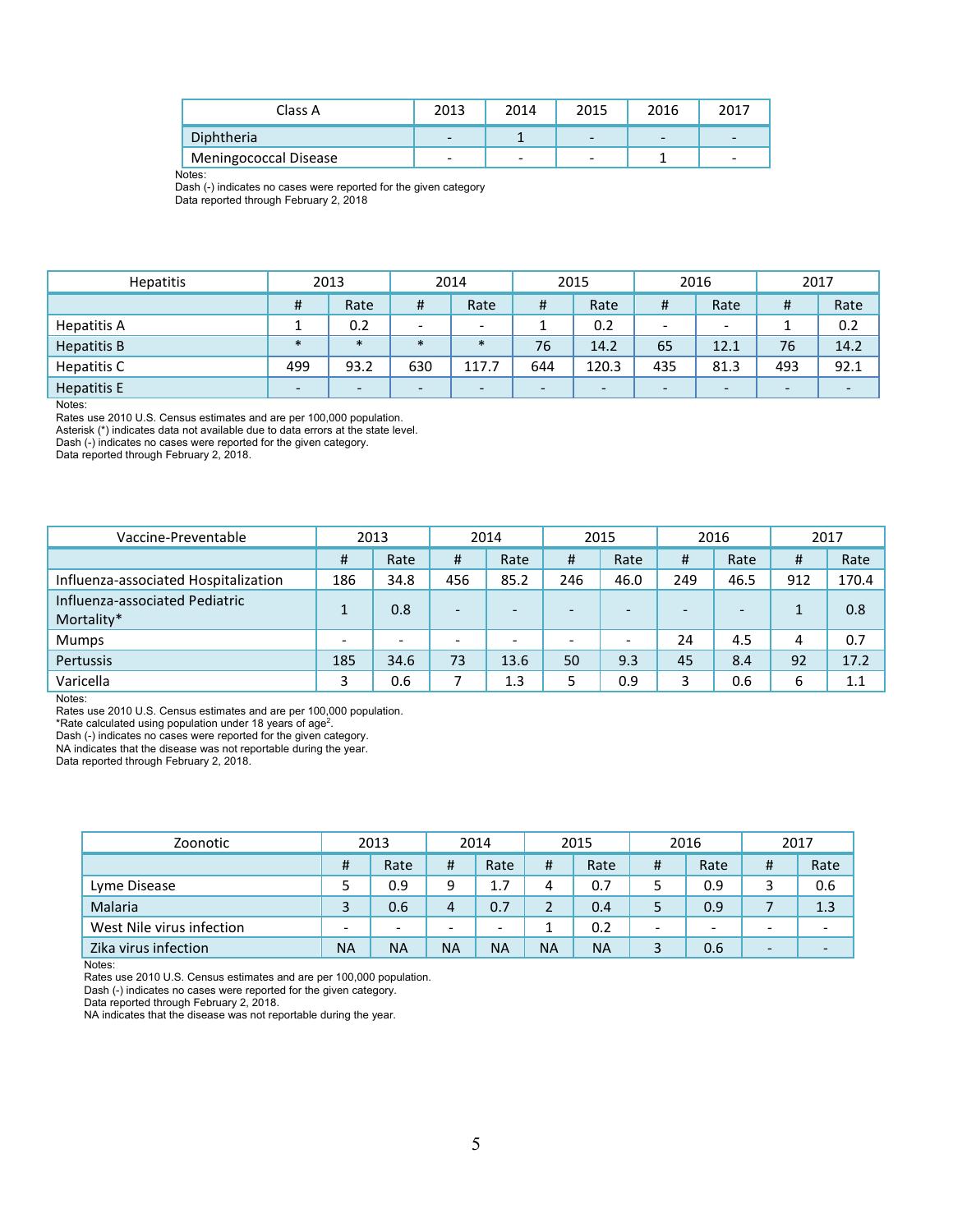| <b>HIV</b> |    | 2013 | 2014 |      | 2015 |      | 2016 |      | 2017* |      |
|------------|----|------|------|------|------|------|------|------|-------|------|
|            | #  | Rate | #    | Rate | #    | Rate | #    | Rate | #     | Rate |
| Male       | 14 | 2.6  | 12   | 2.2  | 10   | 1.9  | 16   | 3.0  | 9     | 1.7  |
| Female     | 52 | 9.7  | 46   | 8.6  | 48   | 9.0  | 40   | 7.5  | 53    | 9.9  |
| Total      | 66 | 12.3 | 58   | 10.8 | 58   | 10.8 | 56   | 10.5 | 62    | 11.6 |

Notes:

Data reported through February 2, 2018.

Rates use 2010 U.S. Census estimates and are per 100,000 population.

\*Numbers are preliminary and may change based on updated ODRS data.

| Sexually Transmitted | 2013                     |                          | 2014                     |                          | 2015                     |                          | 2016                     |                          | 2017                     |       |
|----------------------|--------------------------|--------------------------|--------------------------|--------------------------|--------------------------|--------------------------|--------------------------|--------------------------|--------------------------|-------|
|                      | #                        | Rate                     | #                        | Rate                     | #                        | Rate                     | #                        | Rate                     | #                        | Rate  |
| Chlamydia            | 3.043                    | 568.6                    | 3,182                    | 594.6                    | 3,103                    | 579.8                    | 3,506                    | 655.1                    | 3,081                    | 575.7 |
| Gonorrhea            | 1,164                    | 217.5                    | 968                      | 180.9                    | 1,079                    | 201.6                    | 1,417                    | 264.8                    | 1,317                    | 246.1 |
| Syphilis             |                          |                          |                          |                          |                          |                          |                          |                          |                          |       |
| Congenital*          | $\overline{\phantom{0}}$ | -                        |                          | $\overline{\phantom{0}}$ | $\overline{\phantom{0}}$ | $\overline{\phantom{0}}$ | 1                        | 0.7                      | $\overline{2}$           | 1.5   |
| Primary              | 5                        | 0.9                      | $\mathbf{1}$             | 0.2                      | 8                        | 1.5                      | 11                       | 2.1                      | 7                        | 1.3   |
| Secondary            | 16                       | 3.0                      | 14                       | 2.6                      | 10                       | 1.9                      | 23                       | 4.3                      | 26                       | 4.9   |
| Early Latent         | 15                       | 2.8                      | 12                       | 2.2                      | 19                       | 3.6                      | 20                       | 3.7                      | 30                       | 5.6   |
| Late and Late Latent | 27                       | 5.0                      | 12                       | 2.2                      | 21                       | 3.9                      | 19                       | 3.6                      | 22                       | 4.1   |
| Unknown Latent       | $\overline{\phantom{a}}$ | $\overline{\phantom{a}}$ | $\overline{\phantom{0}}$ | $\overline{\phantom{a}}$ | $\overline{\phantom{a}}$ | $\overline{\phantom{a}}$ | $\overline{\phantom{a}}$ | $\overline{\phantom{0}}$ | $\overline{\phantom{a}}$ | -     |
| Total                | 63                       | 11.8                     | 39                       | 7.3                      | 58                       | 10.8                     | 73                       | 13.6                     | 85                       | 15.9  |

Notes:

Rates use 2010 U.S. Census estimates and are per 100,000 population.

Dash (-) indicates no cases were reported for the given category.<br>\*Rate calculated for females of childbearing age<sup>2</sup> (10-50 years).

Data reported through February 2, 2018.

| Outbreaks             | 2013 | 2014 | 2015 | 2016 | 2017 |
|-----------------------|------|------|------|------|------|
| Community             |      |      |      |      |      |
| Foodborne             |      |      |      |      |      |
| Healthcare-Associated |      |      |      |      |      |
| Institutional         |      |      |      |      |      |
| Waterborne            |      |      |      |      |      |
| Zoonotic              |      |      |      |      |      |

Notes:

Dash (-) indicates no cases were reported for the given category. Data reported through February 2, 2018.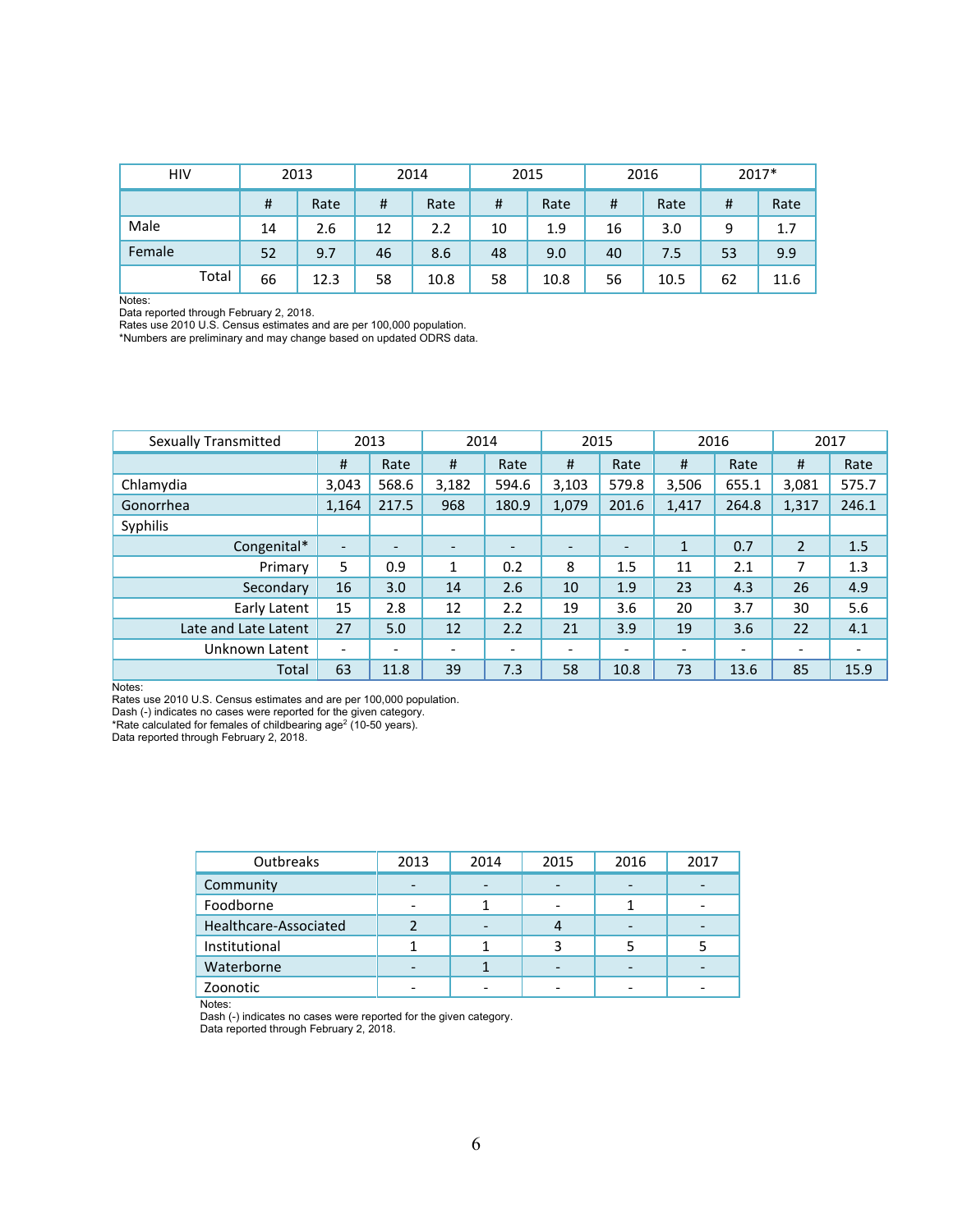#### **Top 10 Most Commonly Reported Diseases, All Ages Montgomery County, 2017**

| Reportable Condition (Class B)             | Cases | Percent |
|--------------------------------------------|-------|---------|
| Influenza-associated hospitalization       | 912   | 47.9%   |
| Hepatitis C, Acute/Chronic                 | 493   | 25.9%   |
| <b>Pertussis</b>                           | 92    | 4.8%    |
| Hepatitis B, Acute/Chronic                 | 76    | 4.0%    |
| <b>Salmonellosis</b>                       | 52    | 2.7%    |
| Streptococcal Disease, Group A, Invasive   | 43    | 2.3%    |
| Streptococcus pneumoniae, Invasive Disease | 43    | 2.3%    |
| Shigellosis                                | 32    | 1.7%    |
| Legionnaires' Disease                      | 24    | 1.3%    |
| Meningitis, Aseptic/Viral                  | 19    | 1.0%    |
| Other reported diseases                    | 119   | 6.2%    |
| <b>Total Cases for 2017</b>                | 1,905 | 100%    |

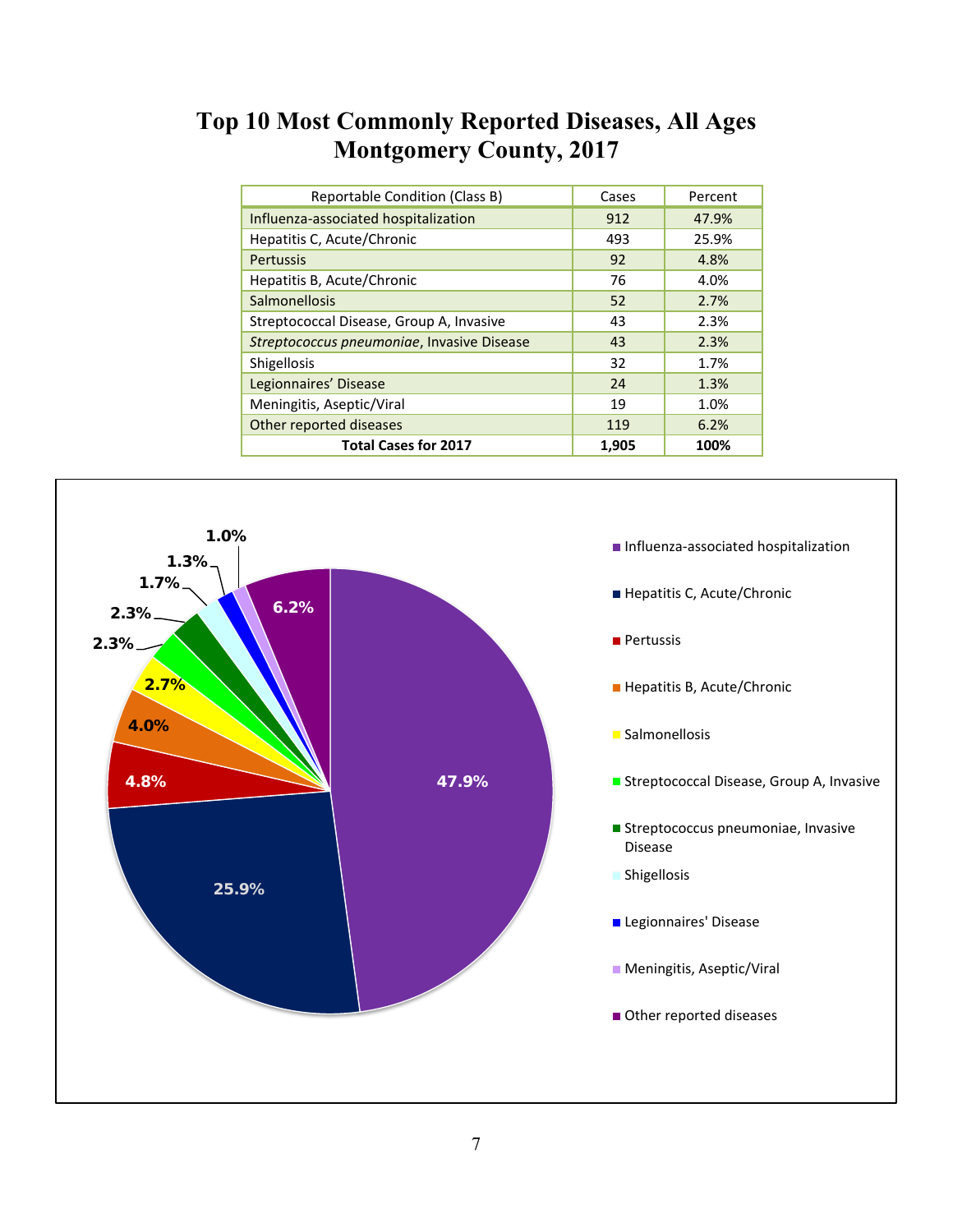### **Top 10 Most Commonly Reported Diseases for ages 0-18 years Montgomery County, 2017**

• The top two reported diseases, influenza-associated hospitalization and pertussis, were vaccinepreventable and accounted for nearly two-thirds (65.5%) of all reported diseases in this age group.

| <b>Reportable Condition (Class B)</b>       | Cases          | Percent |
|---------------------------------------------|----------------|---------|
| Influenza-associated hospitalization        | 109            | 35.7%   |
| Pertussis                                   | 91             | 29.8%   |
| Salmonellosis                               | 21             | 6.9%    |
| <b>Shigellosis</b>                          | 21             | 6.9%    |
| Meningitis, Aseptic/Viral                   | 14             | 4.6%    |
| Meningitis, Bacterial (Not N. meningitidis) | 8              | 2.6%    |
| Giardiasis                                  | $\overline{7}$ | 2.3%    |
| Streptococcus pneumoniae, Invasive Disease  | 7              | 2.3%    |
| Cryptosporidiosis                           | 6              | 2.0%    |
| Campylobacteriosis                          | 5              | 1.6%    |
| Other reported diseases                     | 16             | 5.2%    |
| <b>Total Cases for 2017</b>                 | 305            | 100%    |

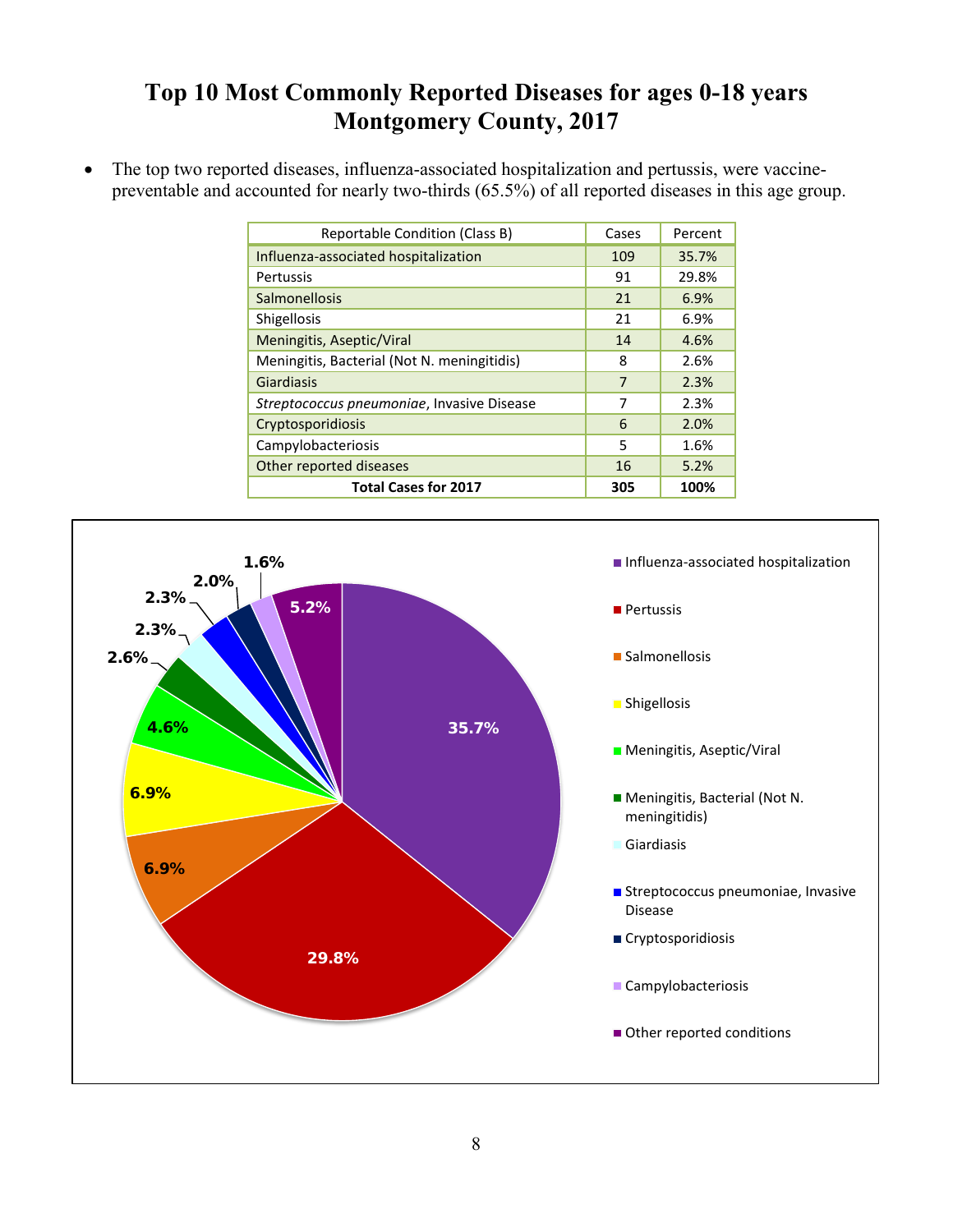# **Top 10 Most Commonly Reported Diseases for ages 19-64 years Montgomery County, 2017**

The top two conditions, Hepatitis C and influenza-associated hospitalizations, accounted for more than threefourths (77.5%) of all reported conditions for this age group.

| Reportable Condition (Class B)             | Cases | Percent |
|--------------------------------------------|-------|---------|
| Hepatitis C, Acute/Chronic                 | 451   | 45.8%   |
| Influenza-associated hospitalization       | 312   | 31.7%   |
| Hepatitis B, Acute/Chronic                 | 73    | 7.4%    |
| Streptococcal Disease, Group A, Invasive   | 28    | 2.8%    |
| Streptococcus pneumoniae, Invasive Disease | 27    | 2.7%    |
| Salmonellosis                              | 22    | 2.2%    |
| Cryptosporidiosis                          | 12    | 1.2%    |
| Campylobacteriosis                         | 10    | 1.0%    |
| Legionnaires' Disease                      | 10    | 1.0%    |
| Shigellosis                                | 10    | 1.0%    |
| Other reported diseases                    | 29    | 2.9%    |
| <b>Total Cases in 2017</b>                 | 984   | 100%    |

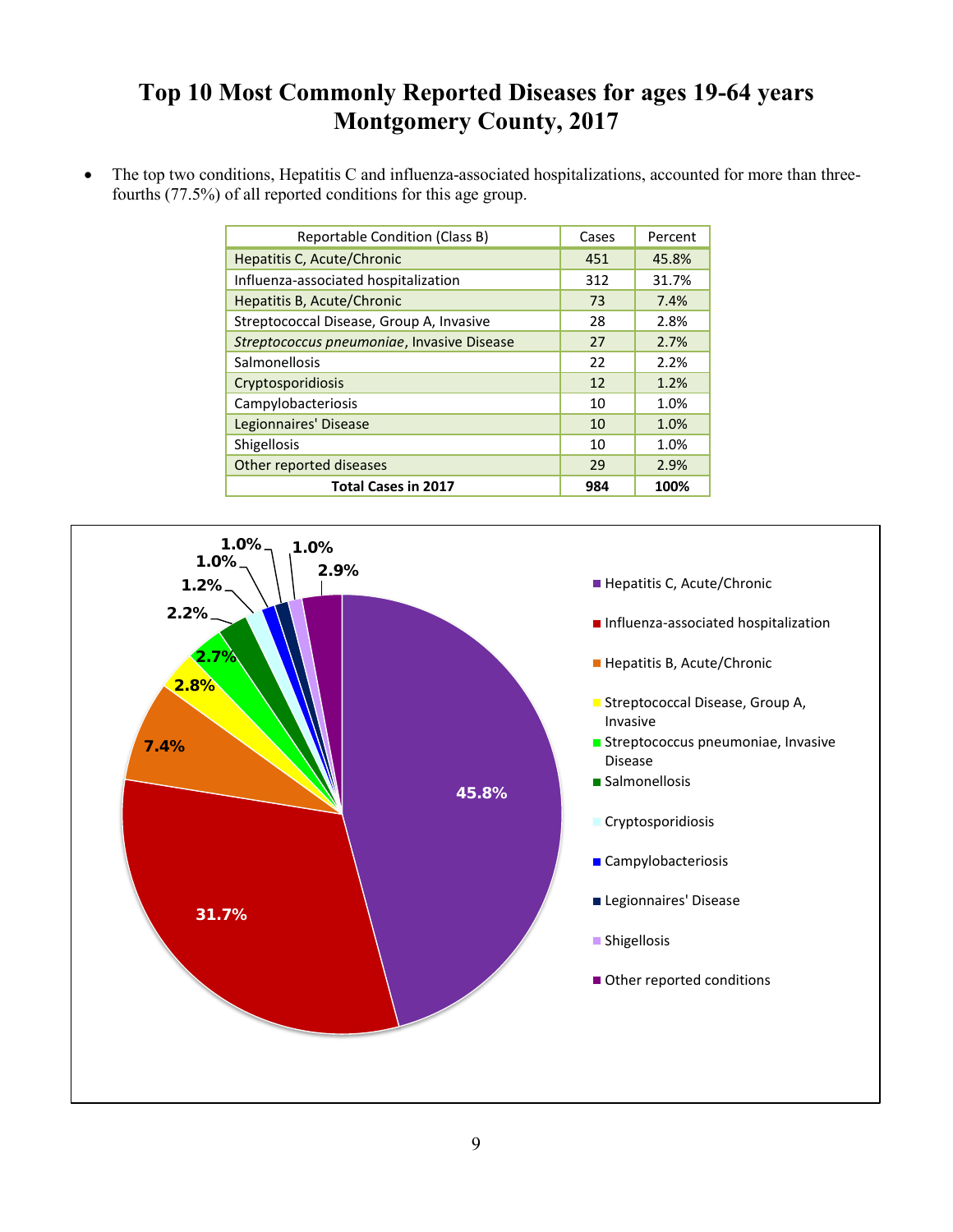# **Top 10 Most Commonly Reported Diseases for ages 65 + years Montgomery County, 2017**

- In 2017, adults over 65 years of age accounted for 17% of Montgomery County's population, however, 32% of reportable diseases were for this age group<sup>2</sup>.
- Nearly 80% of these reported diseases were due to influenza-associated hospitalizations.

| <b>Reportable Condition (Class B)</b>      | Cases          | Percent |
|--------------------------------------------|----------------|---------|
| Influenza-associated hospitalization       | 491            | 79.7%   |
| Hepatitis C, Acute/Chronic                 | 43             | 7.0%    |
| Streptococcus pneumoniae, Invasive Disease | 24             | 3.9%    |
| Streptococcal, Group A, Invasive Disease   | 15             | 2.4%    |
| Legionnaires' Disease                      | 14             | 2.3%    |
| Haemophilus influenzae, Invasive Disease   | 9              | 1.5%    |
| Salmonellosis                              | 9              | 1.5%    |
| Hepatitis B, Acute/Chronic                 | 4              | 0.6%    |
| Meningitis, Aseptic/Viral                  | $\overline{2}$ | 0.3%    |
| Campylobacteriosis                         | $\mathcal{P}$  | 0.3%    |
| Other reported conditions                  | 3              | 0.5%    |
| <b>Total Cases in 2017</b>                 | 616            | 100%    |

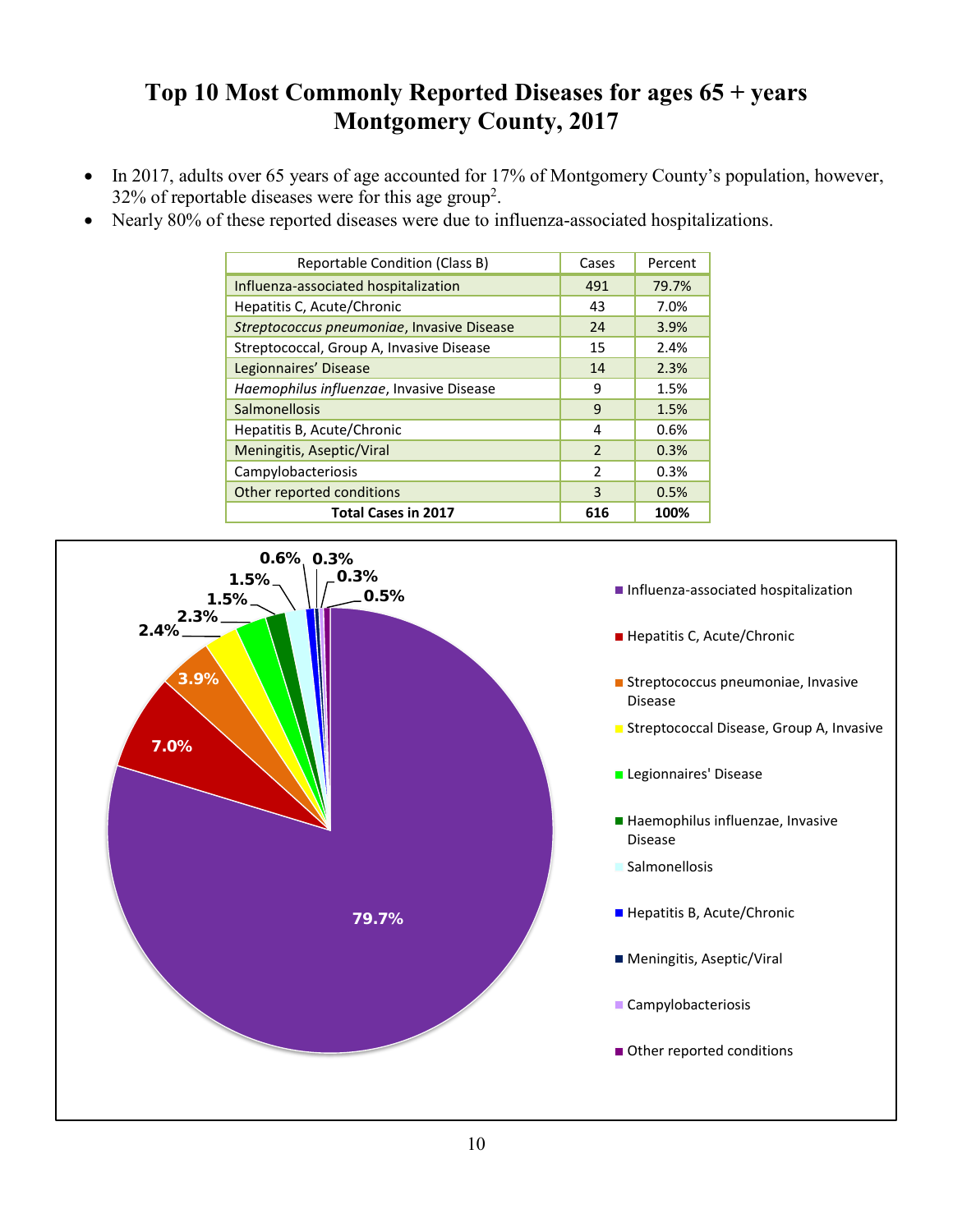#### **Demographic Characteristics of Sexually Transmitted Diseases Montgomery County, 2017**

#### Gonorrhea

Key points:

- 50% of gonorrhea cases were diagnosed in individuals between the ages of 20 and 29 years.

- The percentage of gonorrhea cases was higher in males (56.0%) vs. females (44.0%).

- In the 30 to 39 years age group, the percentage of male cases (23.6%) was nearly twice as high as the percentage of female cases (14.0%).

|           | <b>Total</b> |         |                | Male    | Female      |         |
|-----------|--------------|---------|----------------|---------|-------------|---------|
| Age Range | Cases        | Percent | Cases          | Percent | Cases       | Percent |
| < 13      | 1            | 0.1%    | 1              | 0.1%    | 0           | 0.0%    |
| $13 - 14$ | 6            | 0.5%    | 0              | 0.0%    | 6           | 1.0%    |
| $15 - 19$ | 250          | 19.0%   | 108            | 14.7%   | 142         | 24.5%   |
| $20 - 29$ | 661          | 50.2%   | 333            | 45.2%   | 328         | 56.6%   |
| $30 - 39$ | 255          | 19.4%   | 174            | 23.6%   | 81          | 14.0%   |
| $40 - 49$ | 83           | 6.3%    | 71             | 9.6%    | 12          | 2.1%    |
| $50 - 64$ | 56           | 4.3%    | 46             | 6.2%    | 10          | 1.7%    |
| $65+$     | 2            | 0.2%    | $\overline{2}$ | 0.3%    | $\mathbf 0$ | 0.0%    |
| Unknown   | 3            | 0.2%    | $\overline{2}$ | 0.3%    | 1           | 0.2%    |
| Total     | 1,317        |         | 737            |         | 580         |         |

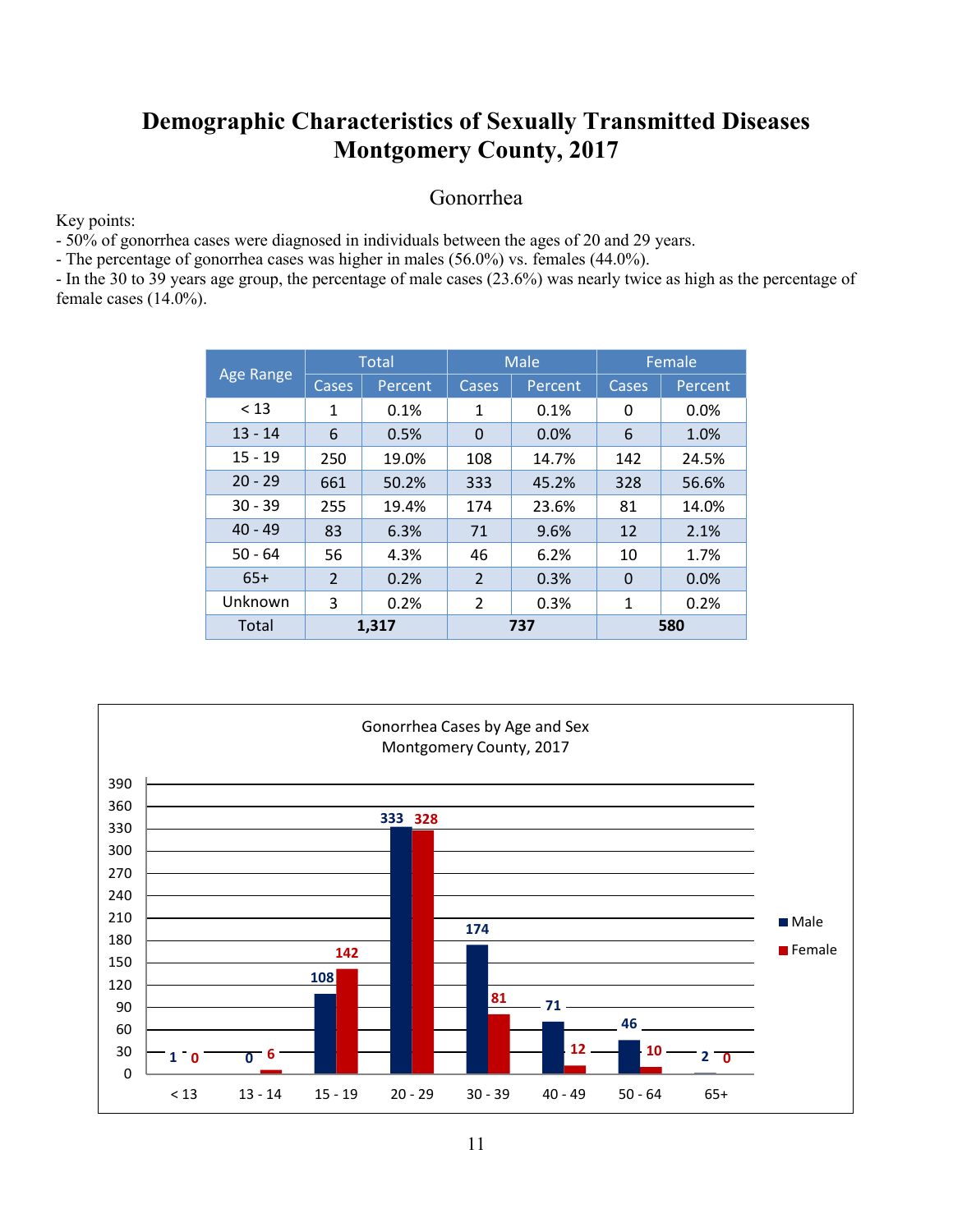### Chlamydia

Key points:

- There were more than twice as many cases of chlamydia in women than in men (2,116 vs. 965).

- More than 85% of chlamydia cases were diagnosed in individuals between 15 and 29 years of age.

|           | <b>Total</b> |         |              | Male    | Female         |         |
|-----------|--------------|---------|--------------|---------|----------------|---------|
| Age Range | Cases        | Percent | Cases        | Percent | Cases          | Percent |
| < 13      | 2            | 0.1%    | 0            | 0.0%    | 2              | 0.1%    |
| $13 - 14$ | 29           | 0.9%    | 3            | 0.3%    | 26             | 1.2%    |
| $15 - 19$ | 961          | 31.2%   | 230          | 23.8%   | 731            | 34.5%   |
| $20 - 29$ | 1,677        | 54.4%   | 532          | 55.1%   | 1,145          | 54.1%   |
| $30 - 39$ | 316          | 10.3%   | 138          | 14.3%   | 178            | 8.4%    |
| $40 - 49$ | 59           | 1.9%    | 36           | 3.7%    | 23             | 1.1%    |
| $50 - 64$ | 30           | 1.0%    | 22           | 2.3%    | 8              | 0.4%    |
| $65+$     | 2            | 0.1%    | $\mathbf{1}$ | 0.1%    | 1              | 0.0%    |
| Unknown   | 5            | 0.2%    | 3            | 0.3%    | $\overline{2}$ | 0.1%    |
| Total     |              | 3,081   |              | 965     |                | 2,116   |

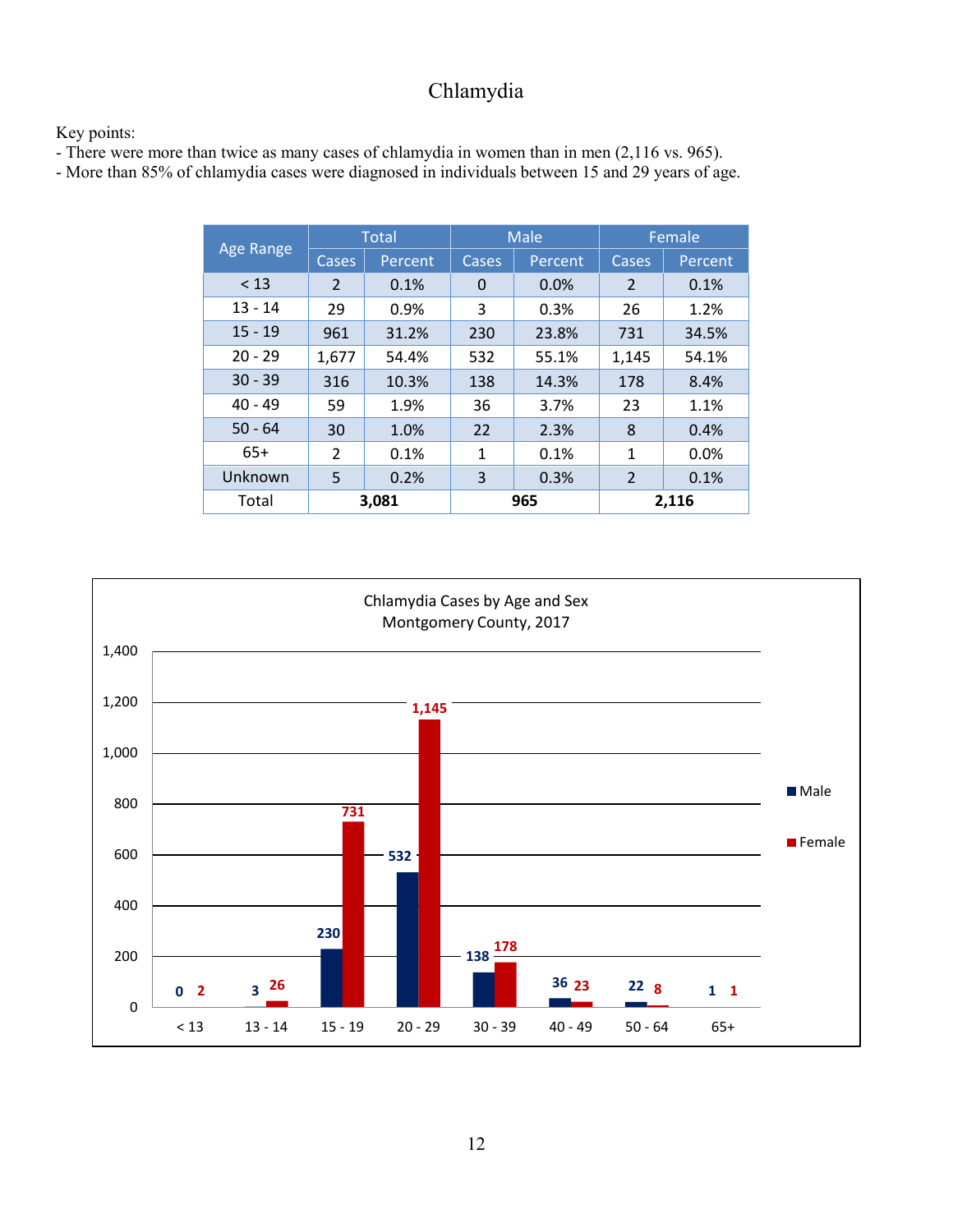#### Syphilis

Key points:

- 86.2% of syphilis cases were diagnosed in men.
- Syphilis was most often reported in people aged 20 to 39 years old (48 cases).
- Secondary and Early Latent syphilis accounted for 64.3% of reported syphilis cases.
- There were 2 cases of congenital syphilis reported in 2017.

| Sex          | Congenital | Primary | Secondary | <b>Early Latent</b> | Late and Late<br>Latent | Total |
|--------------|------------|---------|-----------|---------------------|-------------------------|-------|
| Male         |            |         | 23        | 26                  | 17                      | 75    |
| Female       |            |         |           | 4                   |                         | 12    |
| <b>Total</b> |            |         | 26        | 30                  | 22                      | 87    |

| Age Range    | Congenital | Primary        | Secondary | <b>Early Latent</b> | Late and<br>Late Latent | <b>Total</b> |
|--------------|------------|----------------|-----------|---------------------|-------------------------|--------------|
| $<$ 13       |            | $\overline{0}$ | 0         | $\Omega$            |                         |              |
| 13-14        |            |                | 0         |                     |                         |              |
| $15-19$      | 0          |                | 3         |                     |                         | 8            |
| $20 - 29$    | 0          |                | 10        | 8                   | 6                       | 26           |
| 30-39        | 0          |                | 8         |                     | b                       | 22           |
| 40-49        |            |                |           |                     |                         | 16           |
| 50-64        | 0          |                | 0         | 6                   |                         | 12           |
| $65+$        |            |                | 0         |                     |                         |              |
| <b>Total</b> |            |                | 26        | 30                  | 22                      | 87           |

| Rate of Syphilis per 100,000 residents |      |  |  |  |  |  |
|----------------------------------------|------|--|--|--|--|--|
| <b>Montgomery County-2017</b>          | 15.9 |  |  |  |  |  |
| Montgomery County-2016                 | 13.6 |  |  |  |  |  |
| Ohio <sup>*</sup>                      | 13.8 |  |  |  |  |  |
| National*                              | 87   |  |  |  |  |  |

\* Most recent state and national data are 2016 rates

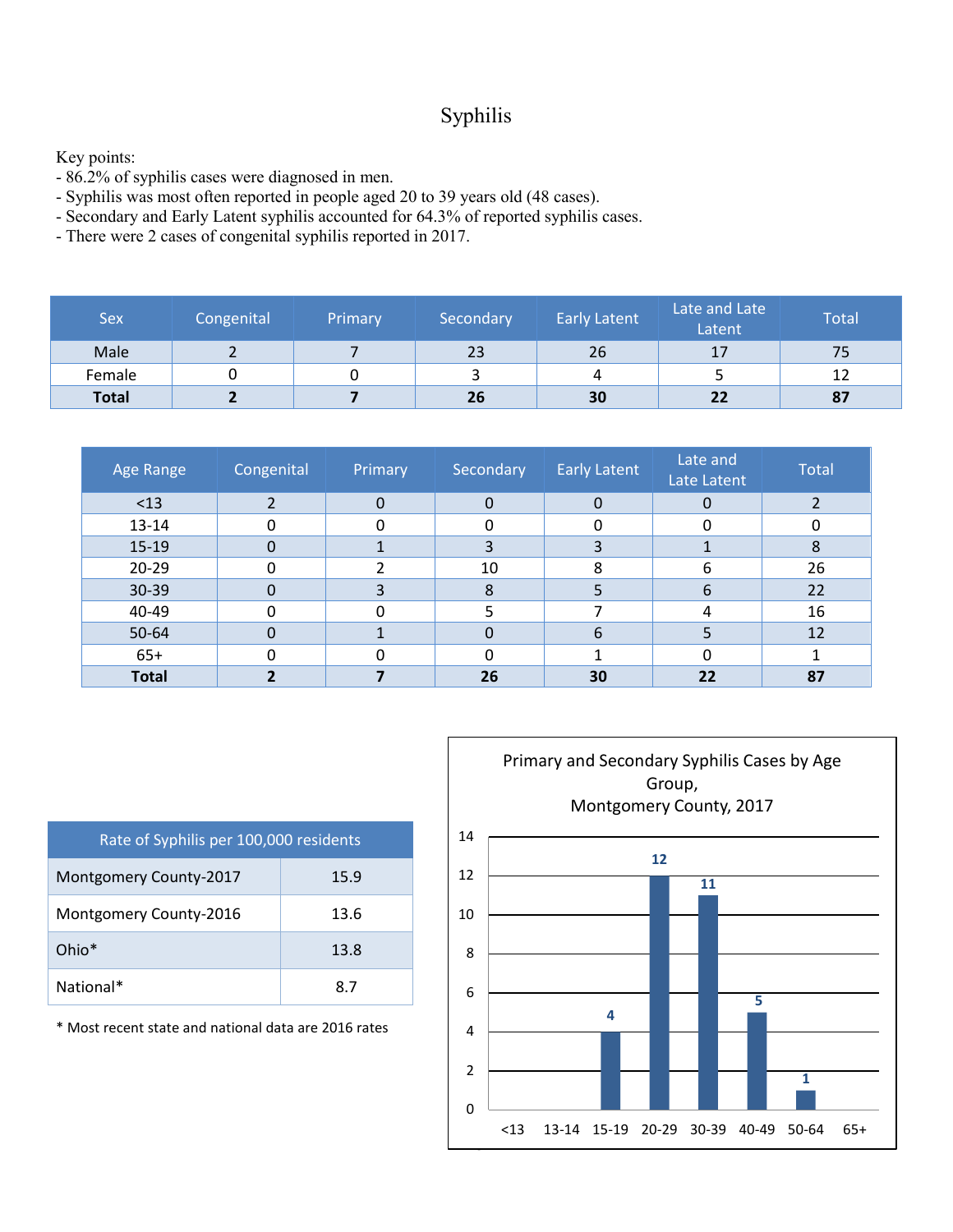## **2016-2017 Influenza Season MMWR Week 40 – Week 20 (10/2/16- 5/20/17)**

*Influenza (flu) is a respiratory illness with symptoms that include fever, body aches, tiredness, and cough that lasts one to two weeks. In addition to practicing good hygiene, the flu vaccine is the best protection against the flu.* 

Key points:

- Flu season peaked in February of 2017. Over 80% of admissions were reported between January and March 2017.
- The 2016-2017 Montgomery County rate (115.5 per 100,000) of influenza-associated hospitalization was 54% and 78% higher than the rates for Ohio (75.1) and the U.S. (65.0), respectively.
- 52.2% of influenza-associated hospitalized patients were 65 years of age and older.

| Month        | Cases | Percent |     |                                                                    |        | Influenza-associated Hospitalizations |          |        |        |        |          |
|--------------|-------|---------|-----|--------------------------------------------------------------------|--------|---------------------------------------|----------|--------|--------|--------|----------|
| $Oct-16$     | 1     | 0.2%    |     | Montgomery County,<br>MMWR Weeks 40-20 (Oct. 2, 2016-May 17, 2017) |        |                                       |          |        |        |        |          |
| $Nov-16$     | 4     | 0.6%    |     |                                                                    |        |                                       |          |        |        |        |          |
| $Dec-16$     | 36    | 5.8%    | 250 |                                                                    |        |                                       |          | 215    |        |        |          |
| $Jan-17$     | 109   | 17.6%   | 200 |                                                                    |        |                                       |          |        |        |        |          |
| Feb-17       | 215   | 34.7%   |     |                                                                    |        |                                       |          |        | 175    |        |          |
| $Mar-17$     | 175   | 28.3%   | 150 |                                                                    |        |                                       | 109      |        |        |        |          |
| Apr-17       | 73    | 11.8%   | 100 |                                                                    |        |                                       |          |        |        | 73     |          |
| $May-17$     | 6     | 1.0%    |     |                                                                    |        | 36                                    |          |        |        |        |          |
| <b>Total</b> |       | 619     | 50  | 1                                                                  | 4      |                                       |          |        |        |        | 6        |
|              |       |         | 0   |                                                                    |        |                                       |          |        |        |        |          |
|              |       |         |     | $Oct-16$                                                           | Nov-16 | Dec-16                                | $Jan-17$ | Feb-17 | Mar-17 | Apr-17 | $May-17$ |



| Total     | 619          |         |  |  |
|-----------|--------------|---------|--|--|
| $65+$     | 52.2%<br>323 |         |  |  |
| $55 - 64$ | 90<br>14.5%  |         |  |  |
| 45 - 54   | 57<br>9.2%   |         |  |  |
| $35 - 44$ | 29<br>4.7%   |         |  |  |
| $25 - 34$ | 25           | 4.0%    |  |  |
| $19 - 24$ | 17           | 2.7%    |  |  |
| $11 - 18$ | 12           | 1.9%    |  |  |
| 5 - 10    | 28           | 4.5%    |  |  |
| $\leq 5$  | 38           | 6.1%    |  |  |
| Age Range | Cases        | Percent |  |  |